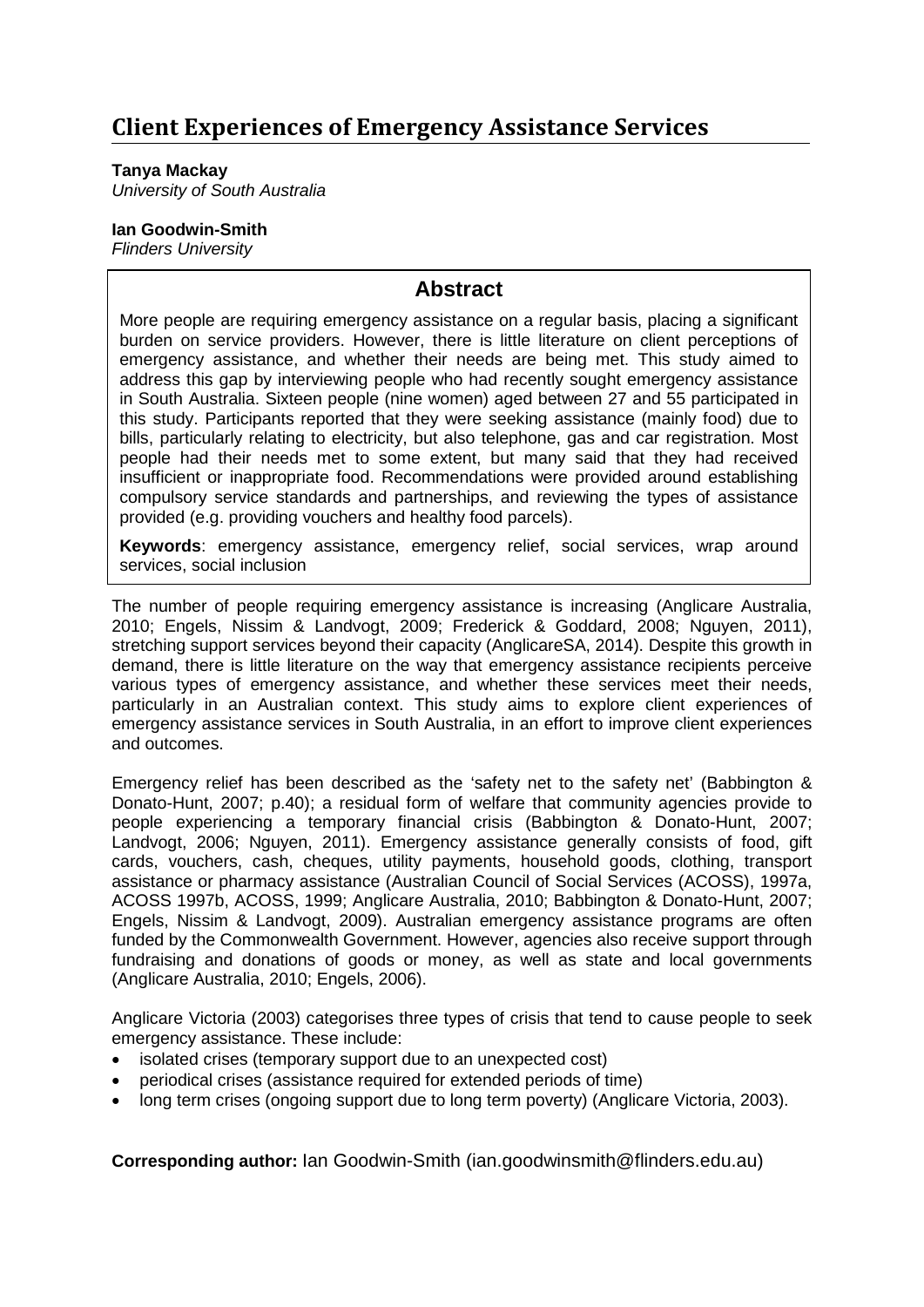Crisis triggers include life events (e.g. injury, unemployment, separation and violence), along with increased living costs and decreased affordability of necessities like housing. Lack of financial management skills, drug and alcohol addictions, and socioeconomic circumstances also contribute to the need for emergency assistance (SACOSS, 2011).

Emergency assistance agencies are becoming an ongoing resource for people who cannot afford basic necessities (Anglicare Australia, 2010; Engels, Nissim & Landvogt, 2009; Frederick & Goddard, 2008; Nguyen, 2011). This reliance on emergency assistance to 'make ends meet' has been argued to reflect increasing living costs and inadequate social security payments (ACOSS 2011b; Bath, 1985; Engels, Nissim & Landvogt, 2009; National Council of Social Services (NCOSS), 1985; Nguyen, 2011). The majority of people seeking emergency assistance support are receiving some form of welfare payment (ACOSS, 1997a, ACOSS 1997b, ACOSS, 1999; ACOSS, 2011a; Babbington & Donato-Hunt, 2007; Bath, 1985; Engels, Nissim & Landvogt, 2009; Griffiths, 1975), but these welfare payments aresignificantly below the three most widely accepted poverty measures (the 50% of median income OECD measure, the 60% of median income used in the UK and The European Union, and the Henderson poverty line) (ACOSS, 2008; ACOSS, 2011c). Furthermore, recent reports suggest that the number of Australian people living in poverty has increased (ACOSS, 2008). The notion of emergency assistance as a 'once off' band aid solution to temporary crisis is challenged by this data, which potentially foreshadows an ongoing need for emergency assistance agencies to act as links between those experiencing extended periods of financial crisis and other services addressing underlying issues.

Previous studies into emergency assistance within Australia have provided a fairly consistent snapshot of the people who utilise these services. They are primarily female, between 25-49 years in age (ACOSS, 1999), thus falling into as the 'workforce age'. A majority of clients are born in Australia, with Aboriginal and Torres Strait Islander people tending to be overrepresented (ACOSS, 1999; King, Bellamy, Swann, Gavarotto and Coller, 2009). The Australian Council of Social Services (ACOSS) (1999) note that people from non-English speaking backgrounds comprise approximately 13-17% of the respondents to their national annual emergency relief data collection project. Furthermore, people seeking emergency assistance are generally sole parents or living alone (ACOSS, 2011a).

Studies suggest that a low percentage of people seeking emergency assistance were undertaking paid work at the time (ACOSS, 2011a; Babbington & Donato-Hunt, 2007; Engels, Nissim & Landvogt, 2009; Green, Zappala & Parker, 2000), however, this figure is increasing, with more recipients employed on a casual or part time basis and/or experiencing decreasing hours or wages (Engels, Nissim & Landvogt, 2009). Emergency assistance recipients are most likely to be housed in private rental dwellings, followed by public housing (ACOSS, 1999; ACOSS, 2011a; Green, Zappala & Parker, 2000; King et. al. 2009), whilst studies suggest that approximately one quarter of recipients are homeless (ACOSS, 1999; ACOSS, 2011a; Engels, Nissim & Landvogt, 2009). Although very few emergency recipients are paying off a mortgage, this number has increased (Engels, Nissim & Landvogt, 2009). The circumstances noted as key reasons for seeking assistance include unemployment, utility bills, accommodation costs, health costs, transport costs, family breakdown, domestic violence/sexual assault and rising living costs, including food (ACOSS, 1997a, ACOSS 1997b, ACOSS, 1999; ACOSS, 2011a; Babbington & Donato-Hunt, 2007; Engels, Nissim & Landvogt, 2009; Green, Zappala & Parker, 2000; King et. al. 2009; Nguyen, 2011). Centrelink's 'breach' process is causing considerable suffering to people and forcing them to seek to emergency assistance from a system already under pressure (Babbington & Donato-Hunt, 2007; Engels, Nissim & Landvogt, 2009; Engels, 2006).

Engels (2006) explored the provision of emergency assistance in Melbourne (Victoria, Australia) through the lens of the services that provide emergency relief. The services that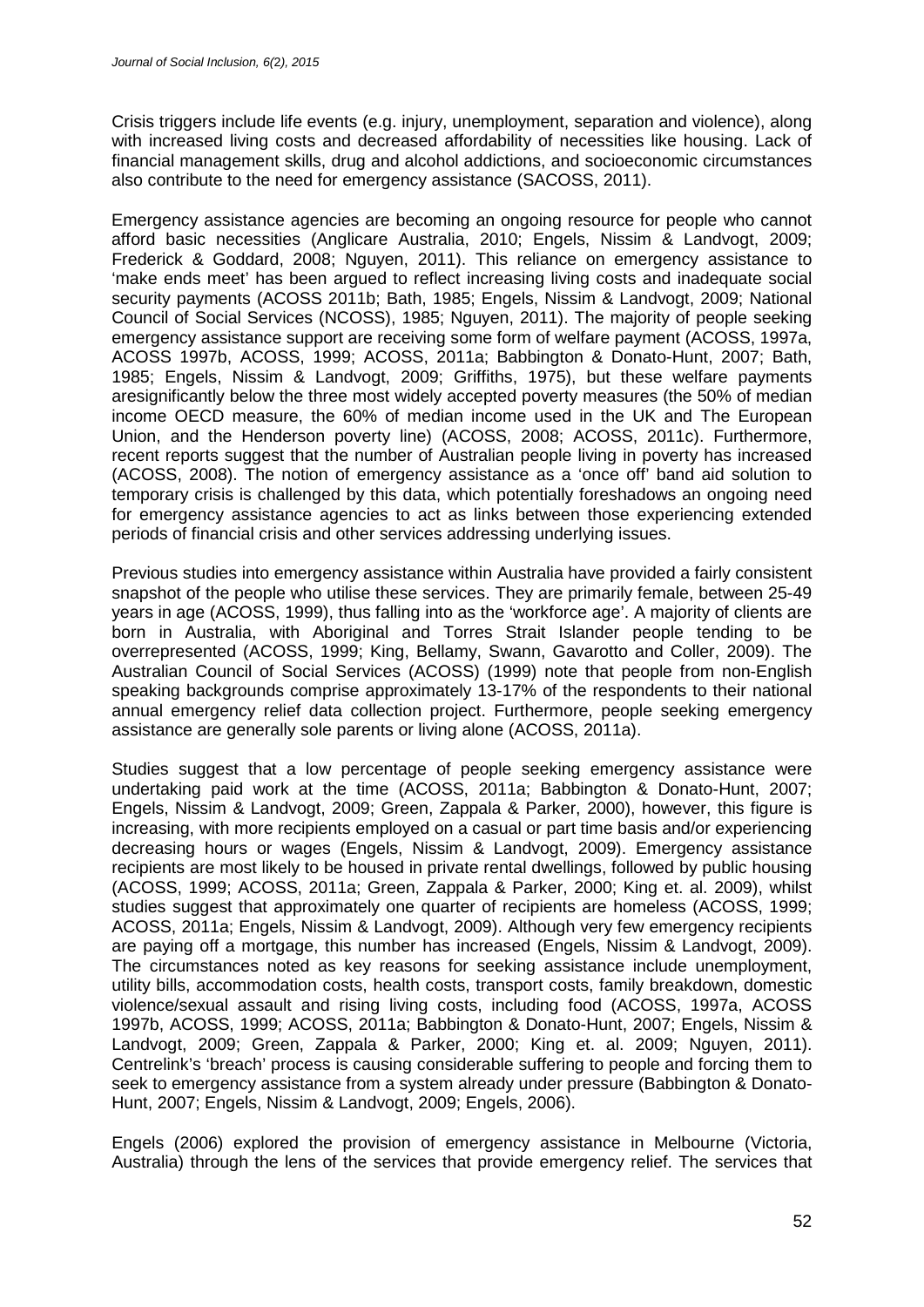participated in this survey suggested that they were facing an increasing demand for emergency assistance, a diversifying client group, the 'stagnation' of funding and a shrinking volunteer pool (Engels, 2006). Other studies have also expressed concerns with funding issues , with Babbington and Donato-Hunt (2007) suggesting that holes in the broader welfare 'safety net' were placing pressure on an underfunded emergency assistance system. Engels' (2006) study suggested that staffing problems were linked to these funding issues, with participating agencies noting that funding was insufficient to cover the paid staff required to replace a receding number of volunteers. Given that volunteers have traditionally made up a majority of the emergency assistance workforce, this is particularly problematic for providers (ACOSS, 2011b; Engels, 2006). Centrelink payment suspensions were also indicated as a significant concern in regards to pressures on emergency assistance, with providers suggesting that Centrelink was a difficult agency to work with, particularly when it came to referring clients (Engels, 2006).

Gribble (2006) also explored emergency assistance from an organisational perspective in Melbourne, examining the networks between emergency assistance providers, and between providers and broader community services. Gribble (2006) identified limits to networking between agencies, including the high percentage of volunteer staff, lack of resources and differences in service delivery and approach. Gribble (2006) concluded that further development of emergency assistance networks could be beneficial in several ways, including allowing for the coordination of services, the development and sharing of knowledge, and improved access to broader services and increased access to resources.

Despite a significant body of research about the nature of emergency assistance recipients (who they are) and the factors that contribute to their need for assistance, few studies explore client experiences. Frederick and Goddard's (2008) qualitative study on the views of Australian emergency assistance service users found that emergency relief recipients often feel embarrassment, humiliation and shame for needing to ask for emergency assistance. Although these feelings had been noted in previous research, it could be argued that Frederick and Goddard's (2008) qualitative approach added depth and richness to this body of knowledge by seeking to understand what emergency relief means in 'human terms'. Participants also voiced concerns about the limits to help available at emergency assistance sites (Frederick and Goddard, 2008). This could be said to echo service provider concerns about lack of resourcing and inability to meet demand, as noted by Engles (2006). Frederick and Goddard's (2008) study also highlighted positive experiences, emphasising the importance of workers being able to appropriate goods and services, and demonstrate kindness and respect to recipients (Frederick & Goddard, 2008).

A study undertaken by Babbington and Donato-Hunt (2007), which focused on food insecurity in New South Wales, documented similar findings to Frederick & Goddard about the experience of emergency assistance recipients. They found that although 80% of respondents provided positive feedback about their emergency assistance experiences, 20% discussed unhelpful experiences and inappropriate or inadequate services. King *et al.* (2009) reiterated the need for compassion and non-judgement in their New South Wales study of client experiences, and the demeaning effects that people can experience when seeking emergency assistance.

As demonstrated above, there have been several studies into the characteristics of people seeking emergency assistance in Australia, and of emergency assistance itself. However, most of this research has been based in two states: Victoria and New South Wales. Furthermore, the national 'People in Financial Crisis' survey undertaken by the Australian Council of Social Services (ACOSS) provides no state-specific data. As such, little is known about those seeking emergency relief in South Australia. This study seeks to explore the South Australian experience of emergency relief, providing a snap shot of the reasons why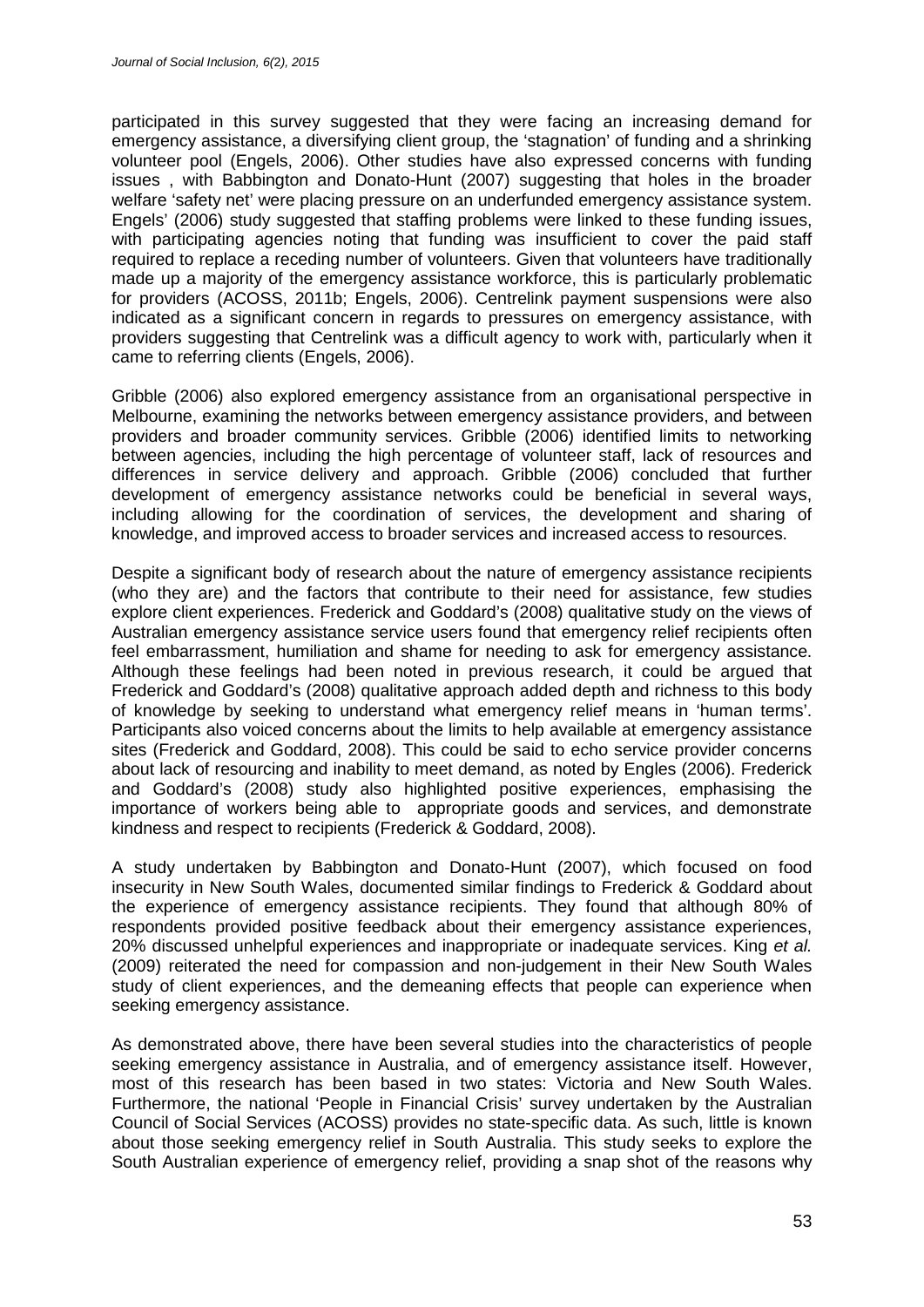South Australians seek emergency assistance, the types of assistance they seek, and their coping mechanisms for dealing with financial crises. The recommendations developed through this study aim to help emergency assistance services to better meet the needs of emergency assistance clients.

## **Methodology**

The research employed a qualitative approach in order to focus on meanings and experiences, aiming to understand 'understand people, rather than measure them' (Neuman, 2000; Sarantakos, 1998). The study utilised one-to-one semi-structured interviews in order to gather data in a focused, yet conversational, participant driven manner (Neuman, 2000; Sarantakos, 1998). Each interview took approximately 15 minutes and was held in a private interviewing room located within the emergency assistance site the participant was recruited from. They were conducted in private quiet rooms at four emergency assistance sites. The interviews used a combination of closed and open-ended questions regarding experiences with emergency assistance services to elicit both specific and more in depth, conversational data. The study was clearly explained to each of the participants and each person was provided an information sheet outlining the study, prior to signing a consent form. Participants were asked for permission to audio tape the interviews. One person declined to be recorded, so in depth notes were undertaken by the researcher. The interview questions focused on eliciting the experiences and stories of participants, based on a review of relevant literature.

### *Participants*

Participants were recruited from clients presenting for emergency assistance at a South Australian non-government organisation. The sites were based in northern outer metropolitan, southern outer metropolitan and inner city locations. Sixteen people participated in the study, of whom nine were female and seven were male. They were aged between 27 and 55 years of age, with the average age of participants being 39. Of the 16 participants, four lived alone, six lived with partners and children, and four were a single living with children. Two people were living with children and grandchildren. All participants had received emergency assistance within South Australia.

### *Data Analysis*

The data was analysed using thematic analysis, as described by Braun and Clarke (2006). The first step in this process was transcribing the audio recordings and incorporating hand written notes taken during the interviews. The first author then read through each data set and made notes on stand out points. This provided an initial list of ideas that then formed the basis for coding the data. Coding was undertaken manually and involved the identification of interesting or similar extracts, repeated patterns, and accounts that resisted or contradicted dominant narratives. These codes were then analysed in a broader context and grouped into themes that were reviewed with relation to previous research exploring emergency assistance.

### *Ethics*

Ethical approval for this research was sought and granted. To ensure voluntary participation, the offer to participate occurred following the provision of emergency assistance services, so that clients did not feel participation was mandatory in order to receive emergency assistance. This is consistent with methods previously used by Engels, Nissim and Landvogt (2009) in a large scale study on the cost of living, financial pressure and emergency relief in Victoria. Clients were informed that participation was voluntary, that they could withdraw at any time and that participation or withdrawal would not affect their access to services. To ensure informed consent, participants were provided with an information sheet, which was verbally outlined by the researcher. Additionally, all participants were required to sign a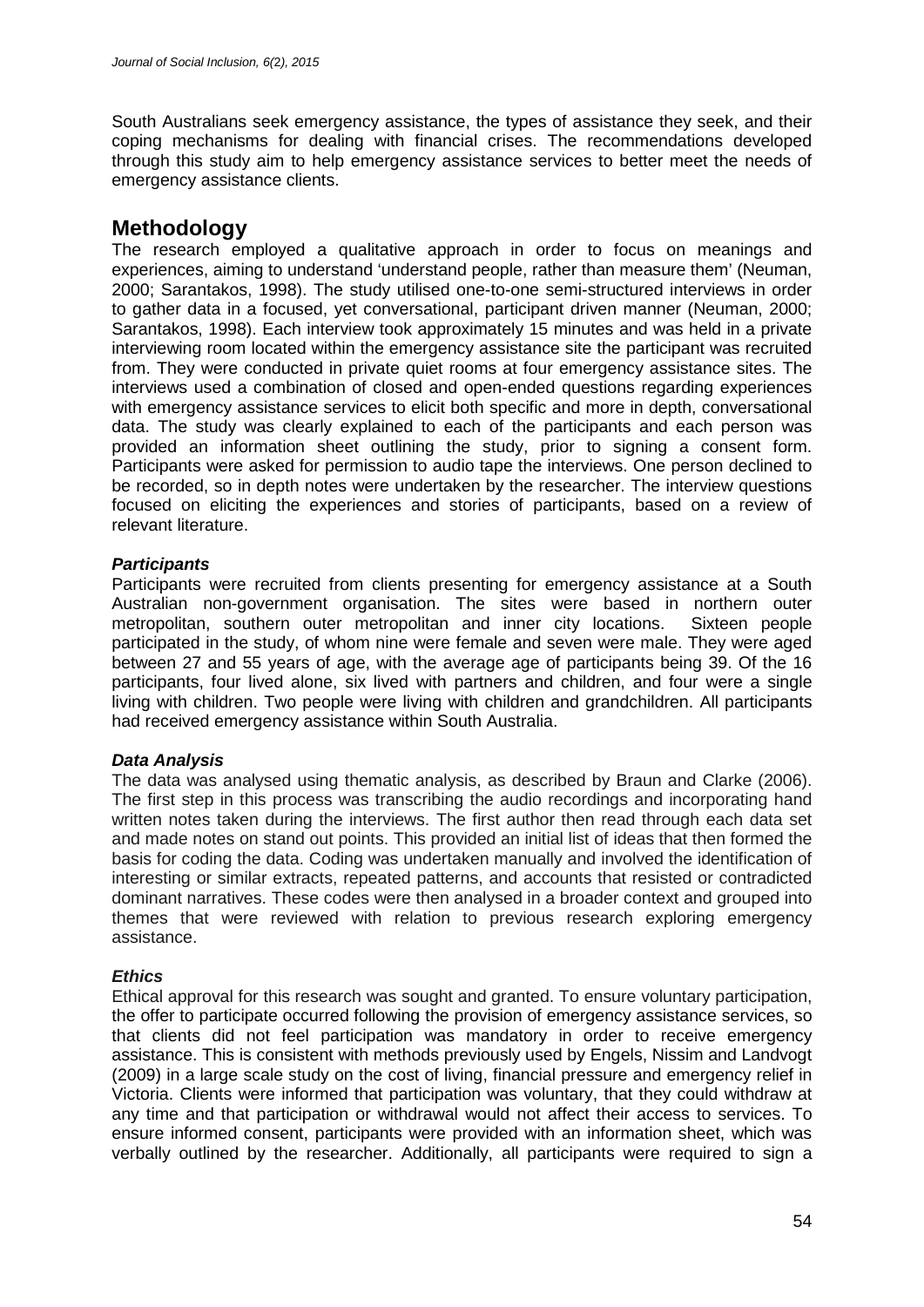consent form, which was read to them prior to signing to ensure they understood the conditions of participating in the study.

## **Findings**

#### *Reasons for seeking assistance*

Participants in the study overwhelmingly reported that they were seeking emergency assistance due to bills, primarily related to electricity. Telephone (both mobile and landline), gas and car registration costs were also reported to be causing participants financial difficulty. Participants suggested that the costs associated with these bills are increasing and that they were often all due around the same time causing further strain on their budgets. Several participants also noted costs associated with accommodation, particularly the cost of relocating. Three participants stated that costs such as medication, transport and medical treatments for health problems experienced by themselves or a family member were causing financial difficulty. Costs associated with children were also noted to be a contributing factor to needing to seek emergency assistance. These costs included requiring more food due to school holidays or children being home from school, children's medical bills, clothing, costs associated with education for children such as excursions and, as described by participant Eight, wanting to ensure children 'don't miss out'. Only one participant reported selfeducation expenses to be causing financial strain. Two participants reported substance abuse as their reason for needing emergency assistance, and one participant stated job loss and associated debt as the cause of their financial difficulties.

All sixteen participants had sought food from emergency assistance centres, with four specifically stating they had sought vouchers to buy food with. Two people reported that they had also sought help with bills, one person was seeking clothing and hygiene products due to relocation related cost pressures, and one person stated that they had sought assistance with medical prescriptions.

#### *Client needs and satisfaction*

A majority of participants described the assistance provided as having met their need at that time. However, two people suggested that the service provided was unsuitable and therefore did not meet their needs. Both these participants spoke about feeling unheard and feeling perceived as undeserving of assistance. As Participant Four said,

*Well I sit here now and I see lovely blankets out there and I was only given a thin blanket like that so I really felt hurt that my need wasn't seen. I felt as if I already had everything, that I was just coming for extra assistance. I had a letter there to state what I needed but it was if I wasn't heard.*

Despite the majority of participants describing their needs as having been met, they also expressed concerns about not receiving enough suitable food, and about the suitability of the food provided. Participants generally felt that the food provided by emergency assistance sites often wasn't enough to feed large families and families with teenage children. Although the limitations of emergency assistance sites were acknowledged, participants explained that children, particularly teenagers, eat a lot and that food parcels were often insufficient to feed the family until they next received an income.. As stated by Participant Two,

*I don't think it's enough at times … they say … that's for a family of three. It's just not enough. It's like for one person, sort of, you know what I mean? You know my son's like a big eater. That would be a meal for him so to speak, so I think they need to look at their food amounts.*

Although participants were thankful for the items received, in particular for free bread provided at various sites, six people mentioned an inability to create complete meals with the non-perishable items often available at emergency assistance centres. Not being able to utilise these items for school lunches and the inappropriateness of food for health conditions was also noted. As Participant 12 said,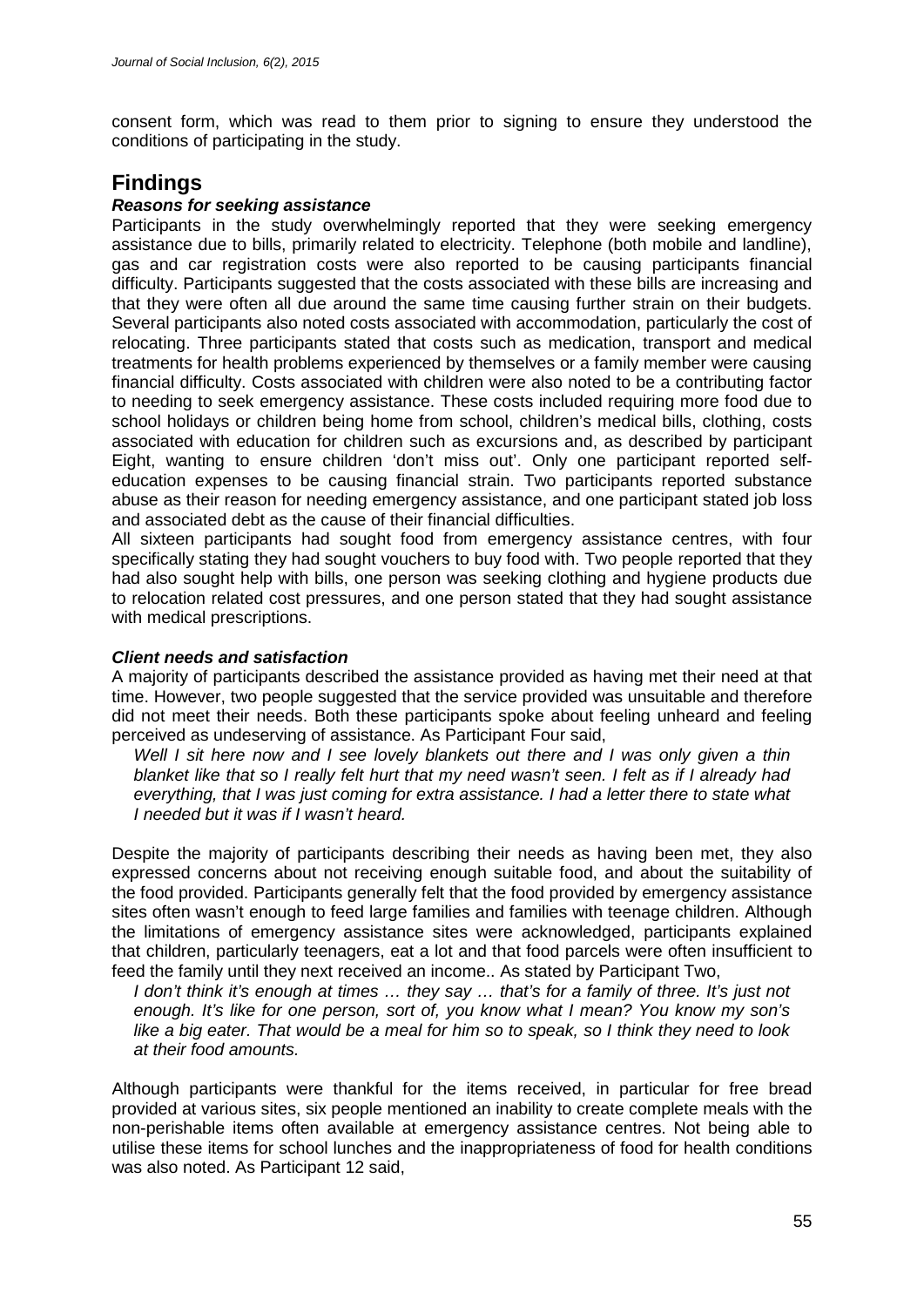*A lot of their stuff is things you've already got in your cupboard you don't really need, more need fresh milk vegetables and stuff like that for the kids for school and things. Some of the agencies don't realise that they are more of a priority need than tinned fruit and spaghetti and stuff because that's no good to give kids for school.*

One participant noted that since being diagnosed with a heart condition, buying the 'right food' cost him more, and that a lot of the food at the centre was 'bad' for his heart, limiting his choices.. However it was evident that the four people who spoke of having dietary requirements in this study were unable to get suitable food at emergency assistance sites. At two of the interview sites, participants were provided gift cards to supermarkets instead of a food parcel in line with those sites polices. All eleven participants from these sites stated that what they were given met their need; while fourteen of the overall sixteen participants stated that they preferred a voucher over a food parcel. Two participants stated that vouchers allowed them to get food that met either a dietary requirement or medical need, whilst one suggested that he could get 'better quality food' using a voucher. One woman said that, with a voucher, she could get things like nappies, which were not always available at the emergency assistance centre. It was suggested by two participants that vouchers could be a lower amount, combined with food items, as this would give them the ability to get fresh food such as meat but also have the staples required to make a complete a meal. The participants in this study described vouchers as giving them an opportunity to participate in decision making. Participant 11 expressed this:

*I think it's better because in a food parcel they give you weird things like pineapple or you know like random things that you can't eat as a staple meal, whereas if you have the card you can go get a piece of bread, a piece of meat, a piece of cheese and you know that can be a sandwich where pineapple and tuna sort of don't go together.*

All sixteen participants in the study spoke of having positive experiences at emergency assistance centres. These positive experiences included people who worked at emergency assistance sites being respectful, friendly, helpful and considerate, which made the participants feel comfortable and welcome. Several participants also described polite, understanding and non-judgemental workers as a positive. Participant One said, *"No one's being rude to me. I've always been treated with respect and understanding and you don't get that everywhere. Obviously being non-judgmental is part of it and the volunteers are quite friendly, which I think is good". Participant Five said that , Everyone else has been really helpful so I actually feel really comfortable coming here and really appreciated"*. Participant Eight noted, *"Well you've always got a friendly face and all that kind of stuff. The staff are always nice and they don't look down on you".*

#### *Being heard - personalised responses to individual situations*

Personalised responses to individual situations were important to the people who participated this study. Acts such as a hug, asking about children or health and listening to and talking about issues that may be affecting the client were described as being positive experiences that made participants feel more comfortable and accepted at emergency assistance centres. One participant stated that a hug from a worker made her feel like she was looked at 'as a human being, not an object'. Another participant expressed that the workers often made her feel better about seeking emergency assistance, as she felt down about needing the service. Two participants reported that their most positive experiences stemmed from interactions with emergency assistance workers who had used the service themselves, or who had experienced similar socio-economic stresses. They felt these workers understood their story and situation. Participant 12 said, *"Very friendly staff - always they try and help you if you've got a problem they'll sit down and talk to you about it and … they really seem to care about your wellbeing and … like, this morning, I got asked how my knee was and what was I having done to my knee". Participant 14 noted the importance of*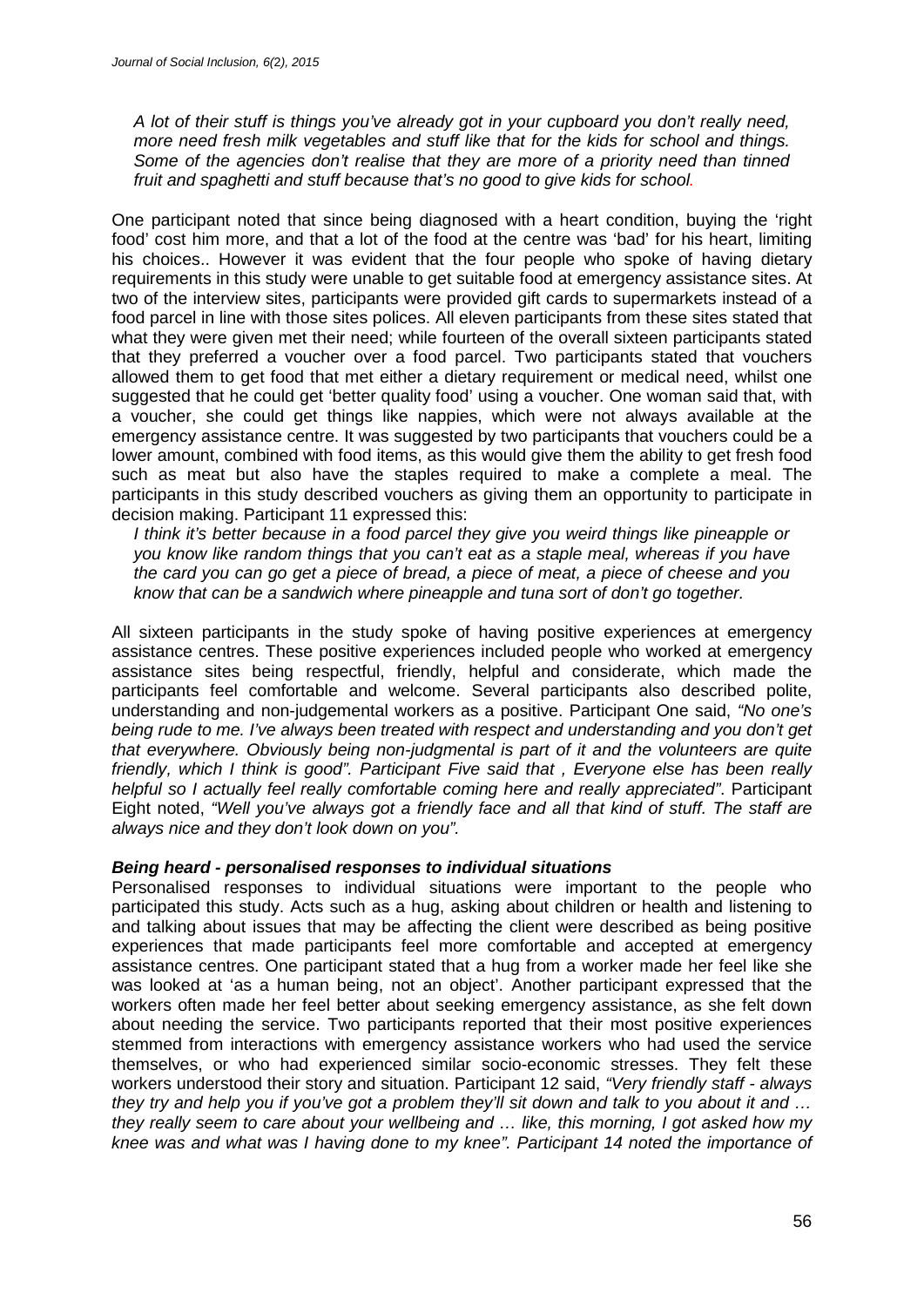*the interpersonal contact at emergency assistance sites, "Just compassion the people give you here they try and help you out the best they can, and they don't judge".*

In this study, reports of positive experiences of emergency assistance appeared more prevalent then negative accounts, with only five participants reporting experiences that were unsupportive or upsetting. These experiences primarily revolved around feeling unheard or judged. Not being heard, or an inability of workers to see need, resulted in participants feeling hurt. Two participants described feeling as though they were perceived as being in their situation because of a fault or because of their own choices, with one expressing that those kind of negative experiences can be 'crushing'. One participant said that she felt as though she was seen as not being in need, whilst two participants felt that if they complained about the service, they were seen as being 'crazy' or 'difficult'.

Participant Five commented on the centrality of the interpersonal dynamic with staff and volunteers:

*Basically, it's all based on the way you are treated, because a lot of the time the assumption is that people are in the situation through their own volition on their own design, when that may not actually be the case and they may actually be doing an amazing job when they've had all their resources stripped away from them, and some places are just incredibly rude. I've had really, really inappropriate things said to me about, well how can you afford lipstick.*

### **Discussion**

The perspectives of those who seek emergency assistance, such as those highlighted in this study, are an important tool in ensuring that the development of polices and service in the area of emergency assistance reflect and fit client need. That the findings of this study so closely echo those of Frederick and Goddard's (2008) Victorian study is significant, and further amplifies the voices and needs of those who use and are affected by emergency assistance services. However, in contrast, while many participants in Frederick and Goddard's (2008) study reported some positive experiences, in this study they exceeded the number of negative accounts. Some differences were observed, however, in relation to what service users individually identified as positives or negatives of their experience.

The reasons for seeking emergency assistance reflect findings in previous studies, where utility bills, accommodation costs, health costs, unemployment, and rising living costs have been identified as the primary causes as to why people seek relief (ACOSS, 1999; ACOSS, 2011a; Babbington & Donato-Hunt, 2007; Engels, Nissim & Landvogt, 2009; Green, Zappala & Parker, 2000). However, unlike with previous studies, costs associated with raising children were clearly causing financial pressure for the participants of this study, who expressed a desire for children to not be seen as 'lacking', and who articulated feelings of guilt for not being able to provide. This is consistent with previous research in which food was identified as the primary need of emergency assistance applicants, as available money is often used to pay bills or rent, leaving them a shortfall for food (ACOSS, 1999; Engels, Nissim & Landvogt, 2009).

Clients in this study were primarily seeking food, due to financial pressure caused by utility bills, accommodation and costs associated with children. They were engaged with multiple services and emergency assistance providers, and a majority had sought emergency assistance in the previous year. The negative experiences of participants as described in this and previous studies are concerning (Babbington & Donato-Hunt, 2007; Frederick & Goddard, 2008; Nguyen, 2011). The applicants of emergency assistance are often experiencing a range of complex issues, being marginalised and impacted by a range of effects associated with low socioeconomic status (Liddell, 2000). To feel their worthiness for service is questioned, or to be treated in a rude or demeaning manner can only be said to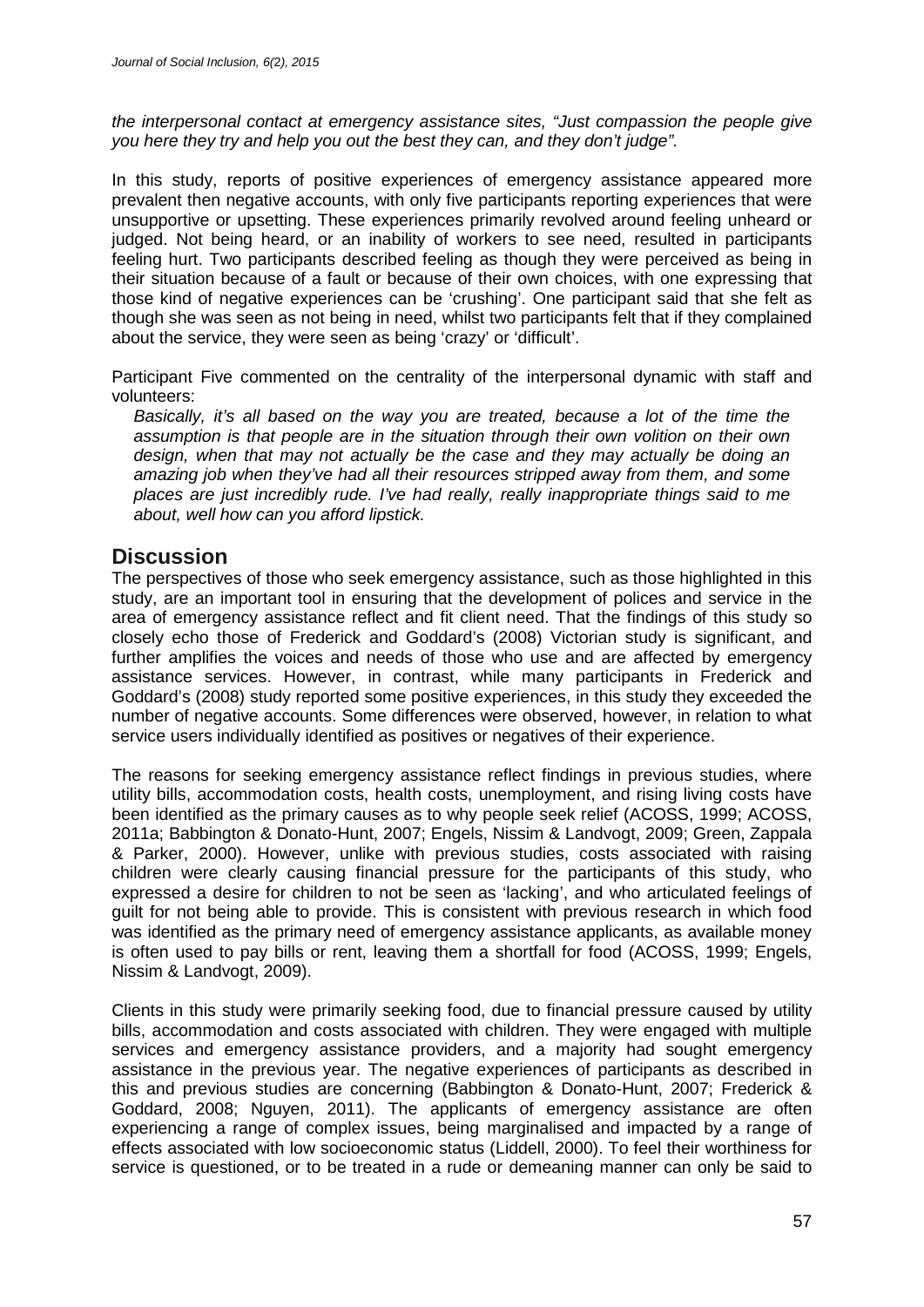further compound these issues. This process of disempowerment, and feelings of being judged, as evident in participant accounts, seems to illustrate that the notions of 'deserving or undeserving poor' still sometimes permeate emergency assistance services. Comparatively positive experiences, which were much more commonly reported in this study, have the potential to develop a sense of dignity, empowerment and capacity in clients. Being heard, feeling respected and receiving empathic and honest responses from workers was shown to minimise feelings of embarrassment, to make participants 'feel better' and to build a sense of comfort. These types of behaviours from workers were also reported as 'helpful' in Frederick and Goddard's (2008) study of emergency relief experiences, and this finding reinforces the impact that workers can have on clients seeking emergency assistance

It was evident throughout this study that participants felt vouchers and the choice associated with these, also contributed to a sense of empowerment, and to practical and suitable outcomes. Vouchers have been identified as having several advantages, with the most commonly cited being that they provide clients with choice (King et. al., 2009). This was reflected in participant descriptions of assistance, with vouchers being said to give them choice and to empower them to make their own decisions. However, food parcels were not disregarded. Rather, a combination of both seemed to reflect participant need, allowing them to get fresh food, whilst also giving them 'staples' to make complete meals. Furthermore, although the concept of food parcels is often constructed in the literature as being essentially disempowering (Mitchell, 2004; Poppendieck, 1998), this was not clearly evident in this study: participants were appreciative of receiving food parcels, and saw value in them. Instead, participants reported unsuitable food items or insufficient amounts of food as unhelpful or degrading, leading to feelings that their needs weren't heard. This suggests that evaluation of - and changes to - food parcels to better reflect clients' needs may positively impact clients' sense of worth and self-esteem. It is notable that storing and maintaining the fresh food participants desired in food parcels is a challenge for emergency assistance sites, however utilising a combination of voucher and food parcel as advocated by those interviewed in this study may mitigate this issue. These concerns echo those identified in Frederick and Goddard's (2008) study, and highlight the limits that people face when needing assistance. The ACOSS Emergency Relief Handbook (2011a) identifies that one of the disadvantages of providing food parcels is that it can be difficult to cater to individual requirements. This was highlighted in the current study, where it was evident that the food available was not always suitable for the diverse range of clients that present at emergency assistance sites. In relation to those with health or dietary requirements, the ACOSS Emergency Relief Handbook states that, 'it is important for them to have easy access to good quality healthy foods when food relief is required, as this will build health and may ultimately lessen the demand for ER in the long-term' (ACOSS, 2011a, p.138)

Participants' positive descriptions of 'personalised touches', of being heard and being able to talk about their underlying issues, reflect a need for the emergency assistance experience to be more than a quick, band-aid provision of goods if it is to be a positive experience, This reflects the accounts of participants in Frederick and Goddard's study, who suggested that 'a personalised service would be helpful' (2008, p.278). however, current resourcing and funding limits this possibility. FaHCSIA (2012) guidelines around emergency assistance encourage partnerships between emergency assistance and services that address a range of needs, such as mental health, violence, addiction, and people newly arrived in communities (ACOSS, 2011a). Networking may be one way in which more holistic services that explore the complex factors affecting clients' lives could be developed without placing increasing demand on providers (Barker, 2004; Gribble, 2006; Nguyen, 2011). This kind of holistic, listening and nurturing approach to emergency assistance not only has merit in terms of producing sustainable social and personal results which address complex needs, it has the capacity to make receiving assistance positive and empowering at the most basic human level – at the level of being listened to and cared about, rather than being dealt with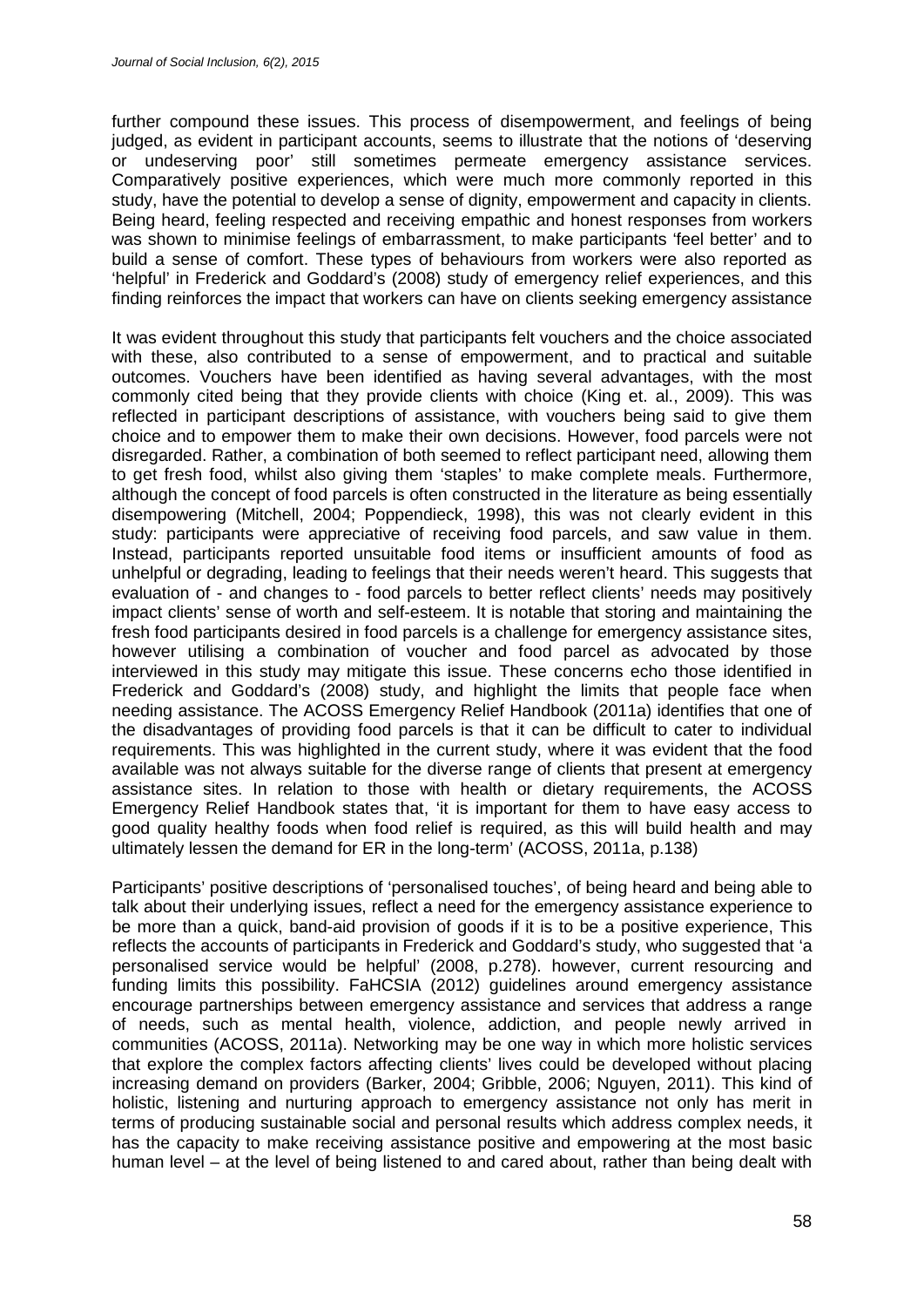expediently. Further development of emergency assistance as a cross-referring link between clients and resources will contribute to empowering clients through enhancing their sense of being listened to, whilst further empowering through building capacity and addressing underlying issues exasperating financial distress and need for emergency assistance in the first place.

However highlighting the stories of those utilising emergency assistance, this study has further strengthened existing arguments for increased funding to the sector, for networking of services, and for an examination of the types of assistance provided through a lens of client dignity.

### **Implications for practice** *Implication1: Establish compulsory standards for emergency assistance providers to promote a culture or respect, empathy and compassion*

Although ACOSS provide a handbook for emergency assistance providers, it is not a compulsory standard. This study recommends and affirms the logic of Frederick and Goddard's (2008) proposal for service standards for agencies involved in the provision of emergency assistance and Smith's (2004) and Wilson's (2006) proposal for a peak body to monitor such standards. It is evident that participants' experiences in this study varied at different emergency assistance sites and, as such, a system with more consistency around empowering practice appears appropriate. It has been shown that participants' experiences may be heavily dependent on how they are treated by emergency assistance workers. Consistent standards that promote a culture of respect, empathy and compassion amongst workers could only serve to reduce negative and degrading experiences and replicate some of the highly positive experiences expressed by participants in this study (Liddell, 2000; Nguyen, 2011; Smith, 2004; Wilson 2006).

### *Recommendation 2: Establish partnerships to address the underlying issues contributing to financial distress*

This study also recommends active engagement with the FaHCSIA (2012) guidelines, which advocate for partnerships between emergency assistance and services that address underlying issues contributing to financial distress. Several studies (Babbington & Donato-Hunt, 2007; Engels, Nissim & Landvogt, 2009; Frederick & Goddard, 2008; Gribble, 2006; King et. al. 2009; Landvogt, 2006; Nguyen, 2011) have acknowledged a need in the emergency assistance sector for more holistic approaches, and this study has demonstrated that this approach echoes clients' needs to have a holistic account of their personal circumstances heard and responded to. The response could be undertaken via two means, the first being building stronger partnerships with programs and services across agencies, as well as training and encouraging emergency assistance workers to actively conduct referrals and link clients into these resources (Barker, 2004; Gribble, 2006; Nguyen, 2011). The second option is for increased inter agency network and cross referral service development (Barker, 2004; FaHCSIA, 2012; Gribble, 2006; Nguyen, 2011).

#### *Implication : Reviewing the types of emergency assistance provided, including the consideration of a combination of vouchers and healthy food parcels*

The final implication of this study suggest the need for review of the types of emergency assistance provided. Whilst the limitations faced by agencies in providing emergency assistance are significant, it was evident from participant accounts that an inability to get suitable food was disempowering. Although vouchers offer choice, concerns are noted with these, including reselling for less than face value and spending on items for which the voucher was not intended (ACOSS, 2011a). However, restricting vouchers on the basis of those factors positions agencies as paternalistic and subjective arbiters, which is disempowering to emergency assistance clients. It is recommended that a combination of vouchers and food be explored, allowing choice and thus the development of a sense of capacity and dignity whilst also providing basic staples for complete meals. This implication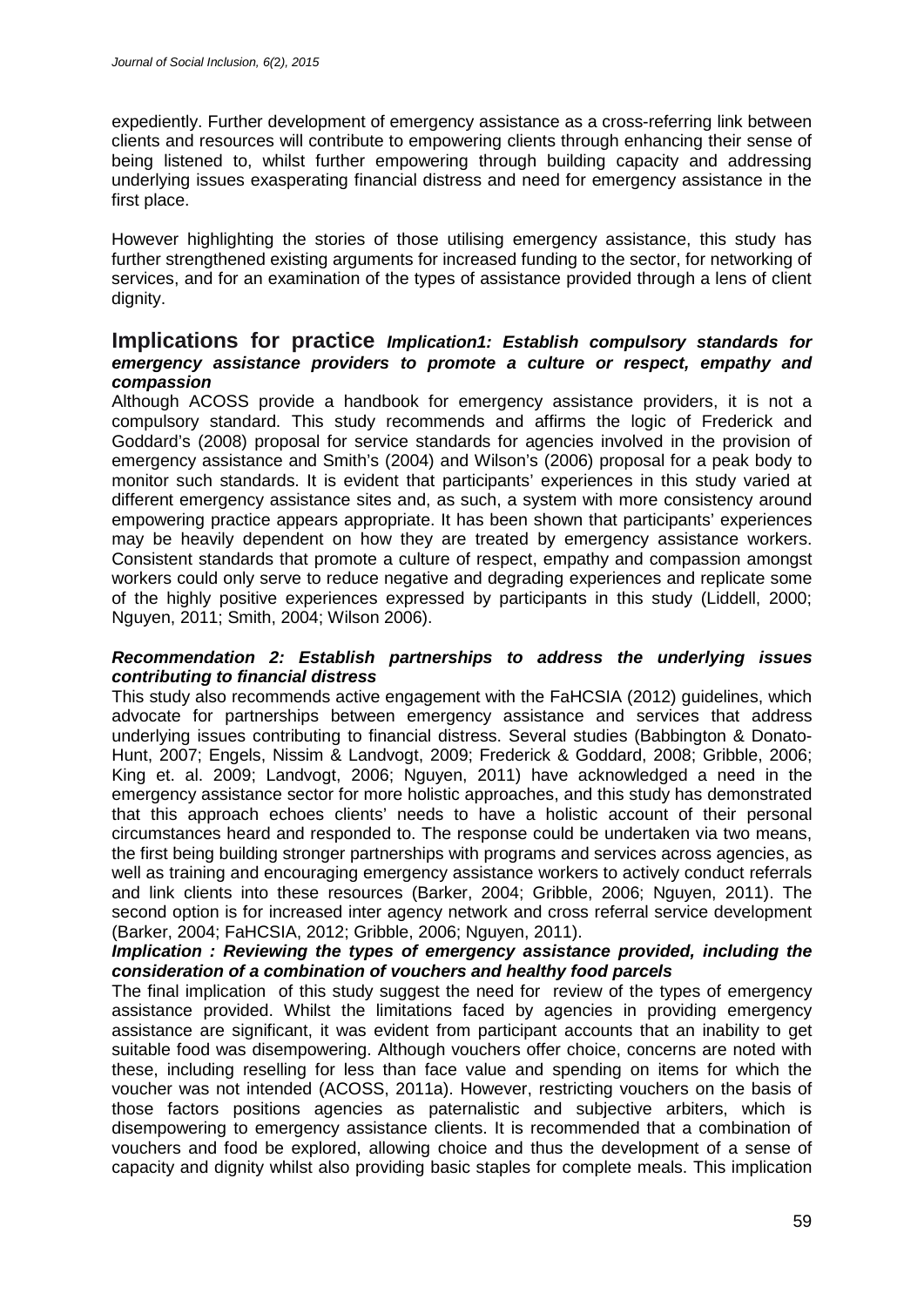not only reflects clients' needs as identified in this current, and previous studies, but also may alleviate agency concerns associated with solely supplying vouchers.

## **Limitations**

This study does not represent all emergency assistance clients. It has aimed to draw attention to and explore the stories and experiences of a small section of this population in South Australia This small sample size and qualitative approach used to elicit perspectives limits the ability to generalize study findings, however the approach used is approved for the purposes of exploration and highlighting the complex experiences of a sample of emergency assistance recipients in South Australia..

## **Conclusion**

The three implications that emerge from this study mirror the themes drawn from interviews with participants around the importance of having their humanity recognised. They reflect the centrality of empathy and respect for the whole person, and the importance of interpersonal skills to emergency assistance provision. The themes and implications recognise the complex and embedded nature of personal circumstances and the need to empower and build capacity accordingly. In short, this study, as the first to specifically examine the South Australian context contributes to the ongoing development of literature exploring what should constitute 'best practice' for emergency assistance services. It also enrichens existing work, such as that by Frederick and Goddard (2008), demonstrating not only reoccurring and reinforcing concepts but also, through a range of contrasting findings, the diverse and complex experiences of emergency assistance clients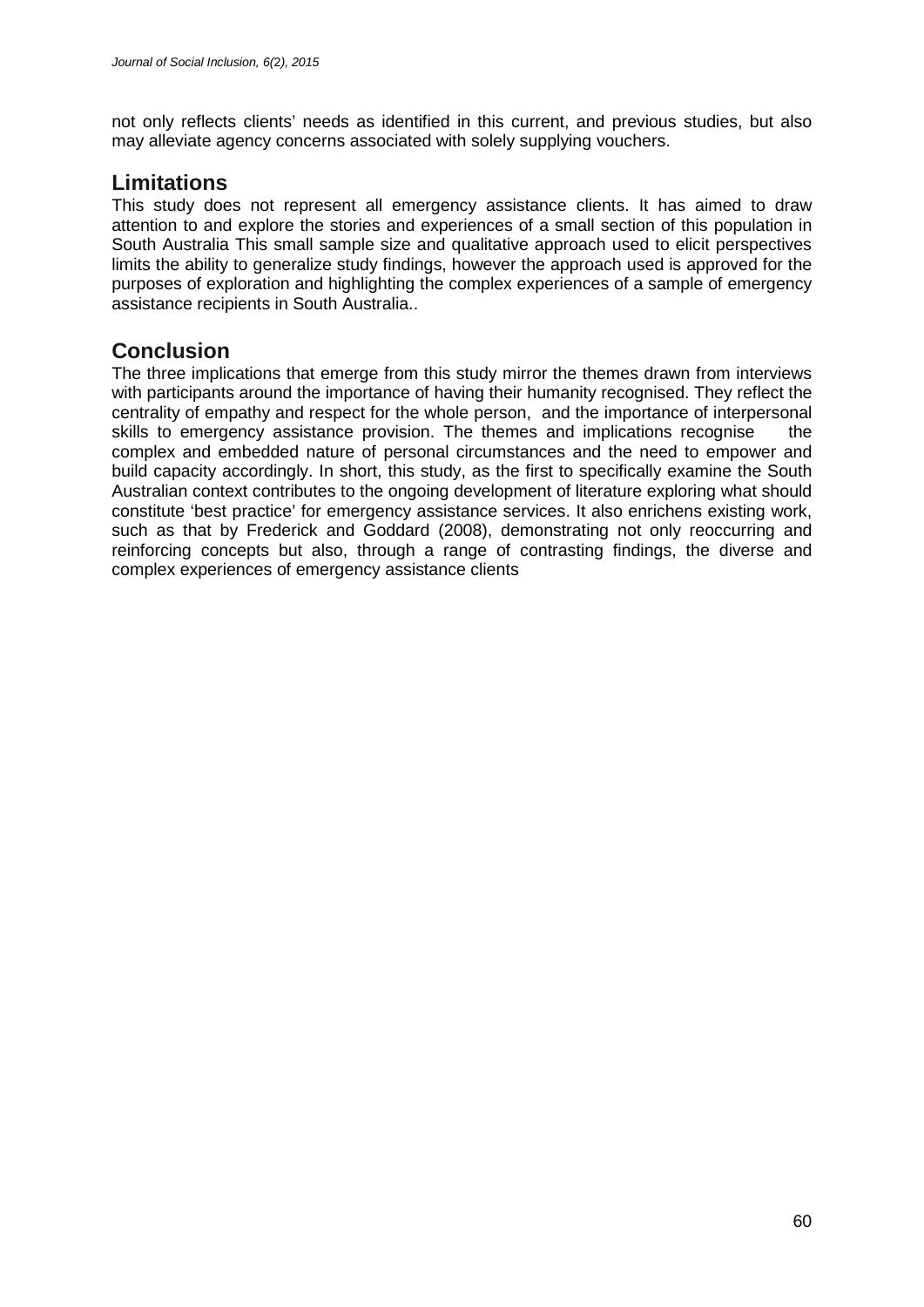## **References**

- Anglicare Australia (2010). *Reaching the limits: A profile of emergency relief provision across Anglicare Australia agencies*, Canberra, Anglicare Australia.
- AnglicareSA (2014). *Turn Away Census November 2014*, AnglicareSA, South Australia.
- Anglicare Victoria (2003). *Discussion paper: Emergency relief program Anglicare Victoria's response*, Victoria, Anglicare Victoria.
- Australian Council of Social Services (ACOSS) (1997a). *People in financial crisis: National emergency relief data collection project,* ACOSS Paper 93, New South Wales, ACOSS Paper 91, New South Wales, ACOSS.
- Australian Council of Social Services (ACOSS) (1997b). *People in financial crisis II: National emergency relief data collection project,* ACOSS Paper 93, New South Wales, ACOSS.
- Australian Council of Social Services (ACOSS) (1999). *People in financial crisis III: National emergency relief data collection project*, ACOSS Paper 101, New South Wales, ACOSS.
- Australian Council of Social Services (ACOSS) (2008). *Who is missing out: Hardship among low income Australians*, ACOSS Information Paper, New South Wales, ACOSS.
- Australian Council of Social Services (ACOSS) (2011a). *Emergency Relief Handbook*, 4th edn, New South Wales, ACOSS.
- Australian Council of Social Services (ACOSS) (2011b). *Australian community sector survey*, ACOSS Paper 173, New South Wales, ACOSS.
- Australian Council of Social Services (ACOSS) (2011c). *Poverty Report: October 2011 update,* New South Wales, ACOSS.
- Babbington, S. & Donato-Hunt, C. (2007). *When there isn't enough to eat: The food insecurity of Anglicare Sydney's emergency relief clients Wollongong*, New South Wales, Anglican Diocese of Sydney.
- Barker, T. (2004). *Local Networks: How and why*, paper presented at the Heads, hearts and hands-on emergency relief conference, 25-26 March, 30-34, Victoria, Victorian Council of Social Services.
- Bath, B. (1985). 'Emergency relief: more funds not the answer', *Australian Social Welfare: Impact,* 15(3), 27-31.
- Braun, V. & Clarke, V. (2006). 'Using thematic analysis in psychology', *Qualitative Research in Psychology*, 3 (2), 77-101.
- Engels, B. (2006). *The provision of emergency relief and contemporary pressures for change in metropolitan Melbourne*, Victoria, RMIT University & Emergency Relief Victoria Network.
- Engels, B. Nissim, R. & Landvogt, K. (2009). *Under pressure: Costs of living, financial hardship and emergency relief in Victoria*, Victoria, Victorian Council of Social Services & Emergency Relief Victoria Network.
- Commonwealth Department of Families, Housing, Community Services and Indigenous Affairs (FaHCSIA) (2012). 'Financial Management Program Guidelines: Version 1.6', Canberra, FaHCSIA.
- Frederick, J. & Goddard, C. (2008). 'Sweet and sour charity: Experiences of receiving emergency relief in Australia', *Australian Social Work*, 61 (3) 269-284.
- Green, V. Zappala, G. & Parker, B (2000). *Factors associated with financial disadvantage: a case study of The Smith Family's Emergency Help program in NSW*, Research and Advocacy Briefing Paper No. 5, Sydney, The Smith Family.
- Gribble, S. (2006). *Talking to each other: An analysis of networking in the Victorian emergency relief sector*, Melbourne, Victorian Council of Social Services.
- Griffiths, D. (1975). *Emergency relief: a report prepared for the Social Welfare Commission*, Canberra, Social Welfare Commission.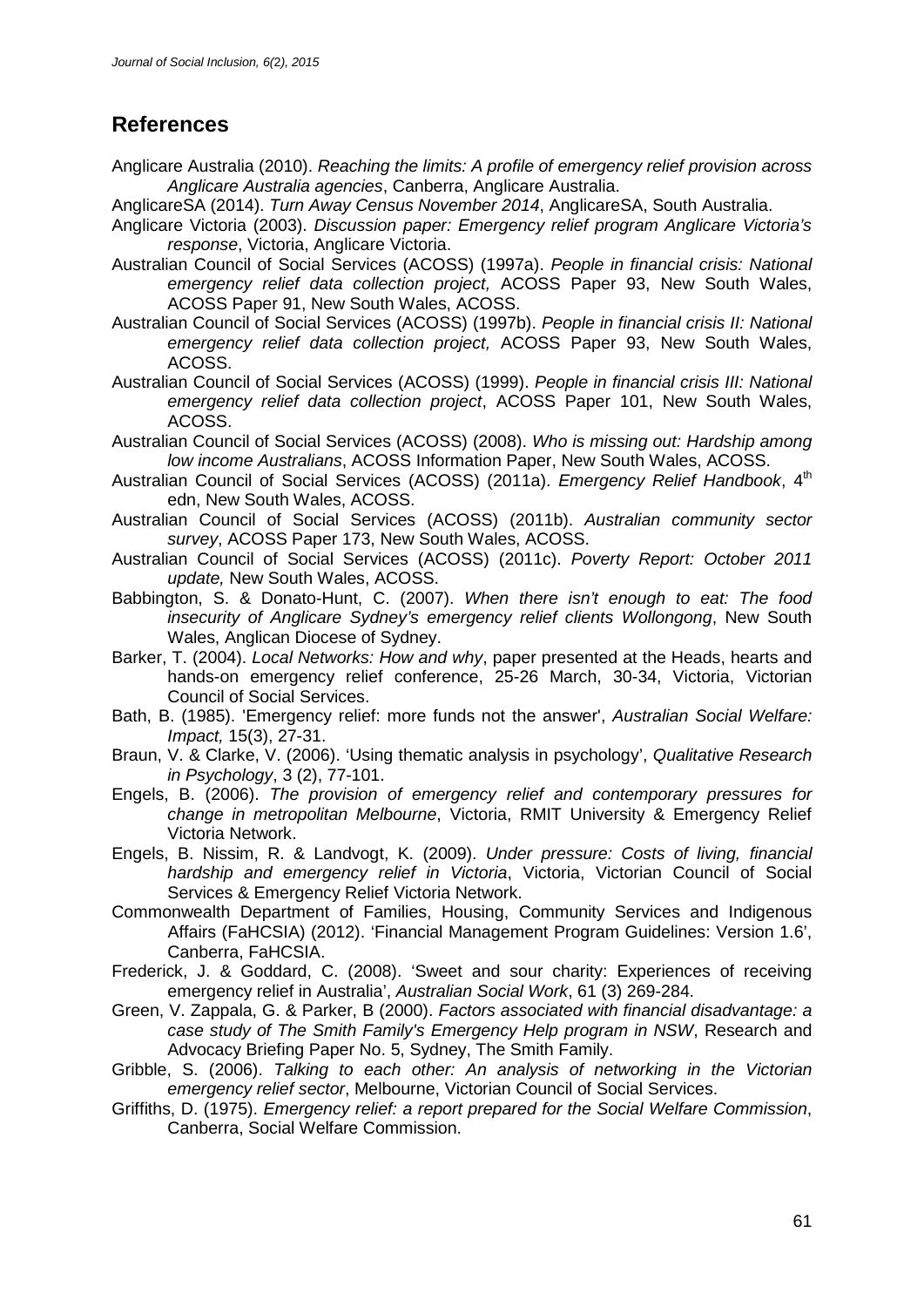- King, S. Bellamy, J. Swann, N. Gavarotto, R. & Coller, P. (2009). *Social exclusion the Sydney experience,* Policy Unit Research Paper, Sydney, Anglican Diocese of Sydney.
- Landvogt, K. (2006). 'The 'big idea' of emergency relief,' *Just Policy*, 40, 54-57.
- Liddell, M. (2000). *The management of emergency relief: Issues and options*, A report for Frankston Community Support and Information Centre. Melbourne, Department of Social Work and Human Services & Monash University.
- Mitchell, M. (2004). *The rights perspective*, paper presented at the Heads, hearts and handson emergency relief conference, 25-26 March, 47-50, Victoria, Victorian Council of Social Services.
- National Council of Social Services (NCOSS) (1985). 'Emergency relief: the current crisis', *Australian Social Welfare: Impact,* 15(5-6), 38-39.
- Neuman, W. (2000(). *Social research methods: Qualitative & quantitative approaches*, 4<sup>th</sup> edn, USA, Allyn & Bacon.
- Nguyen, M.T.T (2011). *Ending the stopgap: Casework in emergency relief services*, Melbourne, Community Information Victoria & Cranbourne Information and Support.
- Poppendieck, J. (1998). *Sweet charity? Emergency food and the end of entitlement*, New York: Viking.
- Sarantakos, S. (1998). *Social research*, 2<sup>nd</sup> edn. Melbourne, Macmillan Education.
- Smith, C. (2004). *The value of peak bodies*, paper presented at the Heads, hearts and hands-on emergency relief conference, 25-26 March, 51-53, Victoria, Victorian Council of Social Services.
- South Australian Council of Social Services (SACOSS) (2011). *At the crossroads: Financial counselling in South Australia*, SACOSS Information Paper, South Australia, SACOSS.
- Wilson, A. (2006). *Emergency relief Victoria survey report*, Melbourne, Emergency Relief Victoria.